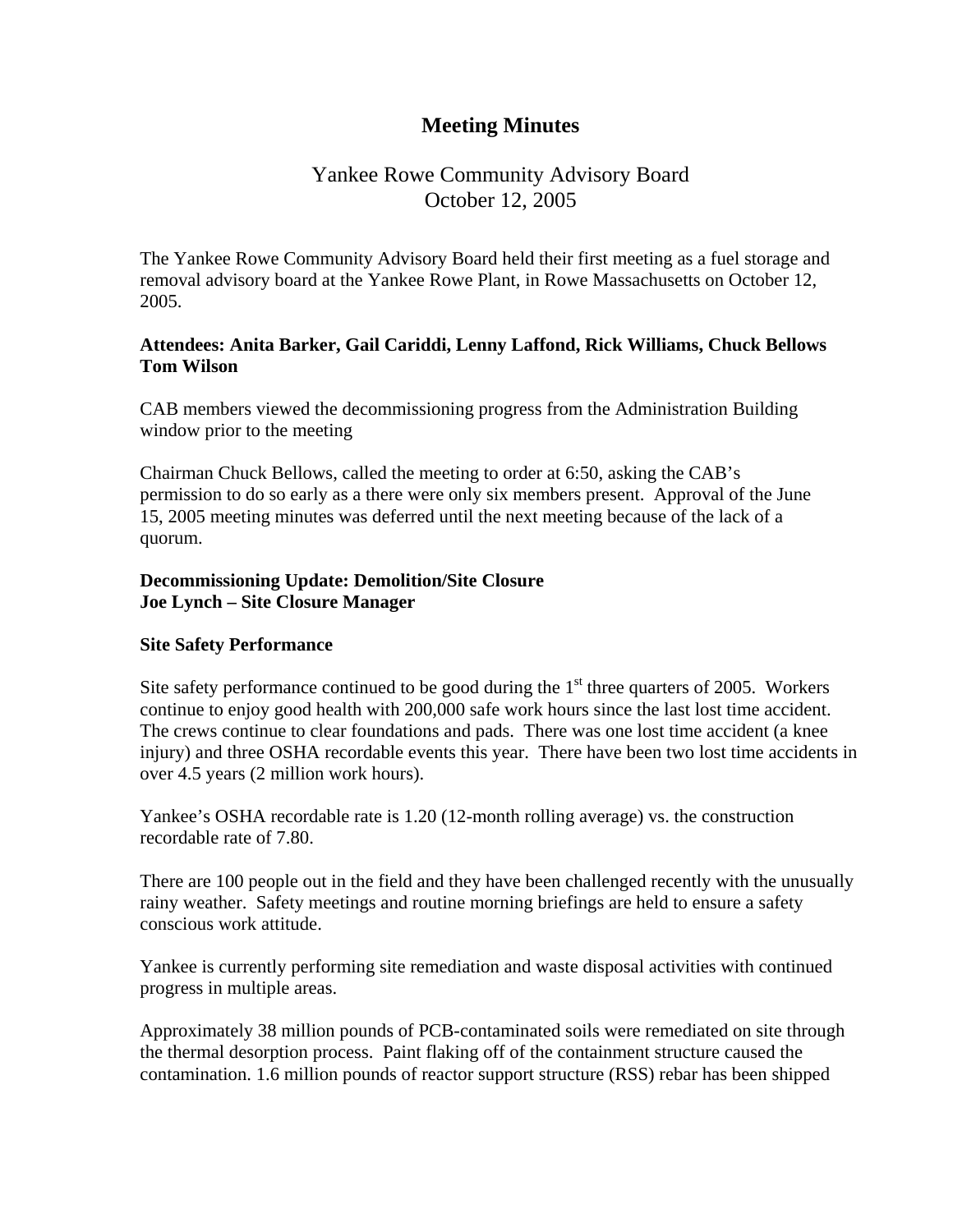offsite. The RSS and vapor containment area remediation has been completed and backfill activities are progressing. The spent fuel pool remediation and backfill is nearing completion.

Sherman Reservoir shoreline work continues with below-grade piping being filled with concrete and three structures removed. Restoration is nearing completion and final status survey (FSS) activities are progressing. The southeast construction fill area work is 90% complete. Excavation of remedial areas is progressing and native soils are planned for re-use on the site.

The fuel oil tank and pump house structures have been demolished. Soils have been remediated through the thermal desorption process for re-use and final status surveys are scheduled.

Radiological remediation is progressing at the waste disposal building and the south yard. The area has been cleared for non-rad contaminants and FSS is scheduled. Future remedial areas are the rad waste warehouse/drain lines and sump and the northeast yard.

PCB soil remediation is nearing completion, but there are small remedial areas remaining to ensure compliance with regulatory requirements.

# **Site Closure Project Status**

- Beneficial Use Determination (BUD) for structures issued by MA-DEP September 2005.
- Phase II Comprehensive Site Assessment Acceptance letter received from MA-DEP October 2005.
- 2005 Groundwater (GW) monitoring program:  $1<sup>st</sup>$  GW monitoring round complete.  $2<sup>nd</sup>$ GW monitoring scheduled for November 2005. Should be complete by December 2005.
- FSS industrial area field activities should be complete by December 2005.
- Balance of FSS field activities will be completed in 2006 and final FSS report submitted to NRC.
- MCP Risk Assessment should be submitted to MA-DEP by summer 2006.

# **Part 50 License Area Determination**

# **Goals**

- Optimize the NRC Part 50 license area
- Optimize ongoing Yankee ISFSI operations
- Informed by existing regulatory requirements and obligations and NRC Security requirements
- MA DEP BUD for substructures
- **ISFI** Operations
- LTP/FSS Classification Areas
- EPA TSCA

# **Regional and Federal Spent Fuel Storage and Removal Update Bob Capstick – Yankee Atomic Government Affairs**